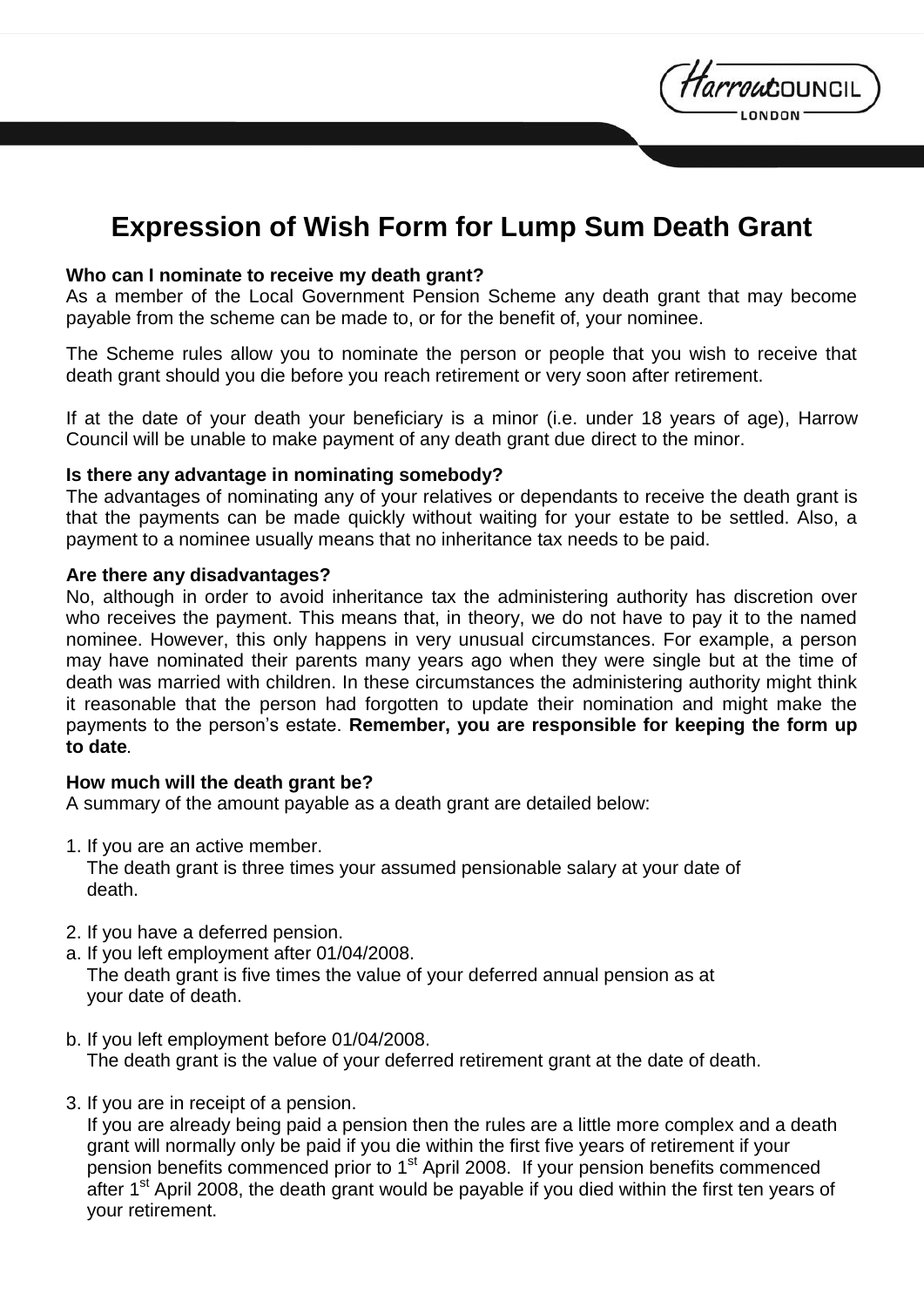#### **Can I change my nomination?**

Your nomination can be changed at any time by completing a new form.

#### **What if the person I have nominated dies before I do?**

If the person due to receive payment dies then you will need to complete a new form to nominate a new beneficiary.

If you have listed more than one person and any one of them dies you will also need to complete a new form.

If you have nominated a spouse and you subsequently divorce, then the nomination will no longer stand. You will then need to nominate a new beneficiary.

#### **What will happen to my death grant if I don't complete a nomination?**

The Pension's Manager will be authorised to pay the death grant to the surviving spouse, son or daughter.

Where either:-

- a) a death grant nomination has not been made and the identified next of kin is neither a spouse, son nor daughter; **or**
- b) There is uncertainty as to the appropriateness of paying the death grant to the nominated beneficiary, surviving spouse, son or daughter,

The case will be referred to Elected Members for determination.

In cases submitted, Elected Members will consider all the facts known to the Council and either:-

- a) award the death grant to the most appropriate beneficiary; **or**
- b) determine that the death grant be paid to and distributed as part of the deceased employee's estate. The Probate Office will decide who is legally entitled to the estate and will issue Grant of Probate or Letters of Administration depending on whether you have written a will or not. This process can take time and as the death grant forms part of your estate it may be liable for inheritance tax. If you haven't written a will your estate might not be distributed in the way you would wish.

#### **Planning for your future**

You can still complete the death nomination form which will speed up the process and give the advantages already detailed.

**I am paying additional voluntary contributions through the In-house scheme so that my death grant is increased. Does the nomination apply to this death grant as well?**

Yes, the money due will also be paid in accordance with the death grant nomination. Any other accrued funds will also be included in the nomination.

#### **What should I do now?**

If you wish to nominate somebody then you should complete the attached form and return it to:

**Pensions 3 rd Floor, South Wing Civic Centre Station Road Harrow Middlesex HA1 2XF**